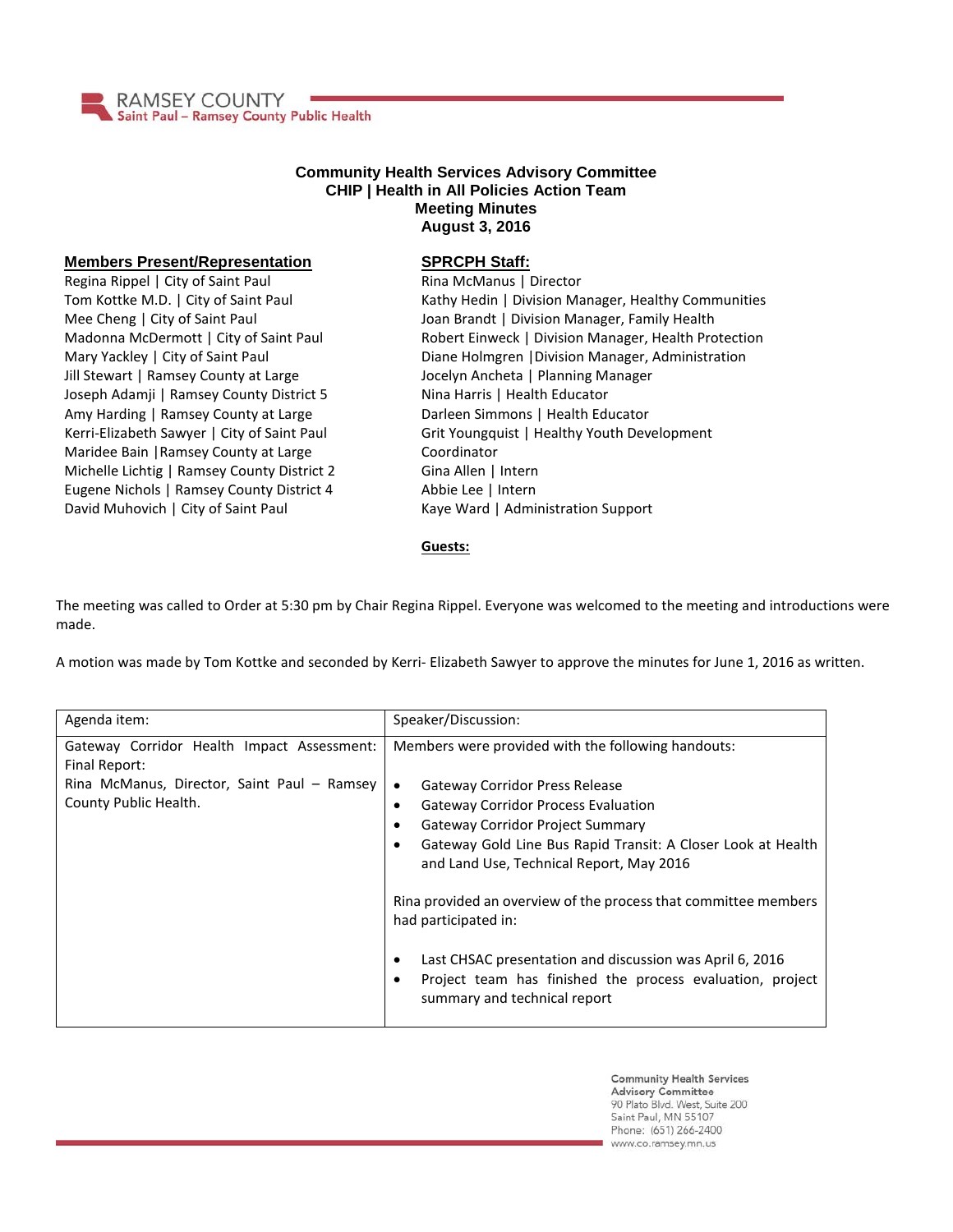RAMSEY COUNTY<br>Saint Paul – Ramsey County Public Health

| $\bullet$ | <b>Process Evaluation</b><br>Evaluation is important to understanding lessons learned<br>O<br>and to advancing the Health Impact Assessment (HIA) field<br>CHSAC members filled out the form located at the end of<br>$\circ$<br>the process evaluation document<br>We were only able to focus on the process of conducting<br>O<br>the project assessment due to resource limitations<br>The impact of the project on the cities' comprehensive<br>O<br>plans will be assessed in 2019 once the plans have been<br>approved by the Metropolitan Council                                                                                                         |
|-----------|------------------------------------------------------------------------------------------------------------------------------------------------------------------------------------------------------------------------------------------------------------------------------------------------------------------------------------------------------------------------------------------------------------------------------------------------------------------------------------------------------------------------------------------------------------------------------------------------------------------------------------------------------------------|
| $\bullet$ | Project Summary<br>This document provides a broad overview that is intended<br>$\circ$<br>to help people understand the project and<br>recommendations<br>CHSAC members contributed substantially to the project<br>O<br>summary. The input helped improve the quality of the final<br>product                                                                                                                                                                                                                                                                                                                                                                   |
| ٠         | <b>Technical Report</b><br>This is a full report with more details on how we conducted<br>$\circ$<br>the project<br>Some CHSAC members served as community reviewers<br>O<br>This report is aimed at helping city staff understand how to<br>O<br>include recommendations in their comprehensive plans<br>and for other HIA practitioners<br>Limited copies were available today. Members interested<br>O<br>in receiving a copy should contact<br>kaye.ward@co.ramsey.mn.us. Digital copies of the project<br>summary and technical report are also available on the<br>Gateway Corridor website<br>http://thegatewaycorridor.com/<br>Next steps: Dissemination |
|           | Working with our consultant on a short video highlighting<br>O<br>the results of the project<br>Promoting the report through social media: Twitter and<br>O<br>Facebook<br>Reported back to Living Healthy in Washington County, the<br>O<br>community leadership team similar to CHSAC<br>Presenting at an upcoming CHSAC/SHIP CLT meeting<br>O<br>Presenting at the American Planning Association-<br>$\circ$<br>Minnesota Conference in September                                                                                                                                                                                                             |
|           | Recommendations<br>The HIA recommendations will be the foundation for a<br>$\circ$<br>soon-to-be-underway grant from the Federal Transit                                                                                                                                                                                                                                                                                                                                                                                                                                                                                                                         |

Community Health Services<br>Advisory Committee<br>90 Plato Blvd. West, Suite 200<br>Saint Paul, MN 55107<br>Phone: (651) 266-2400 www.co.ramsey.mn.us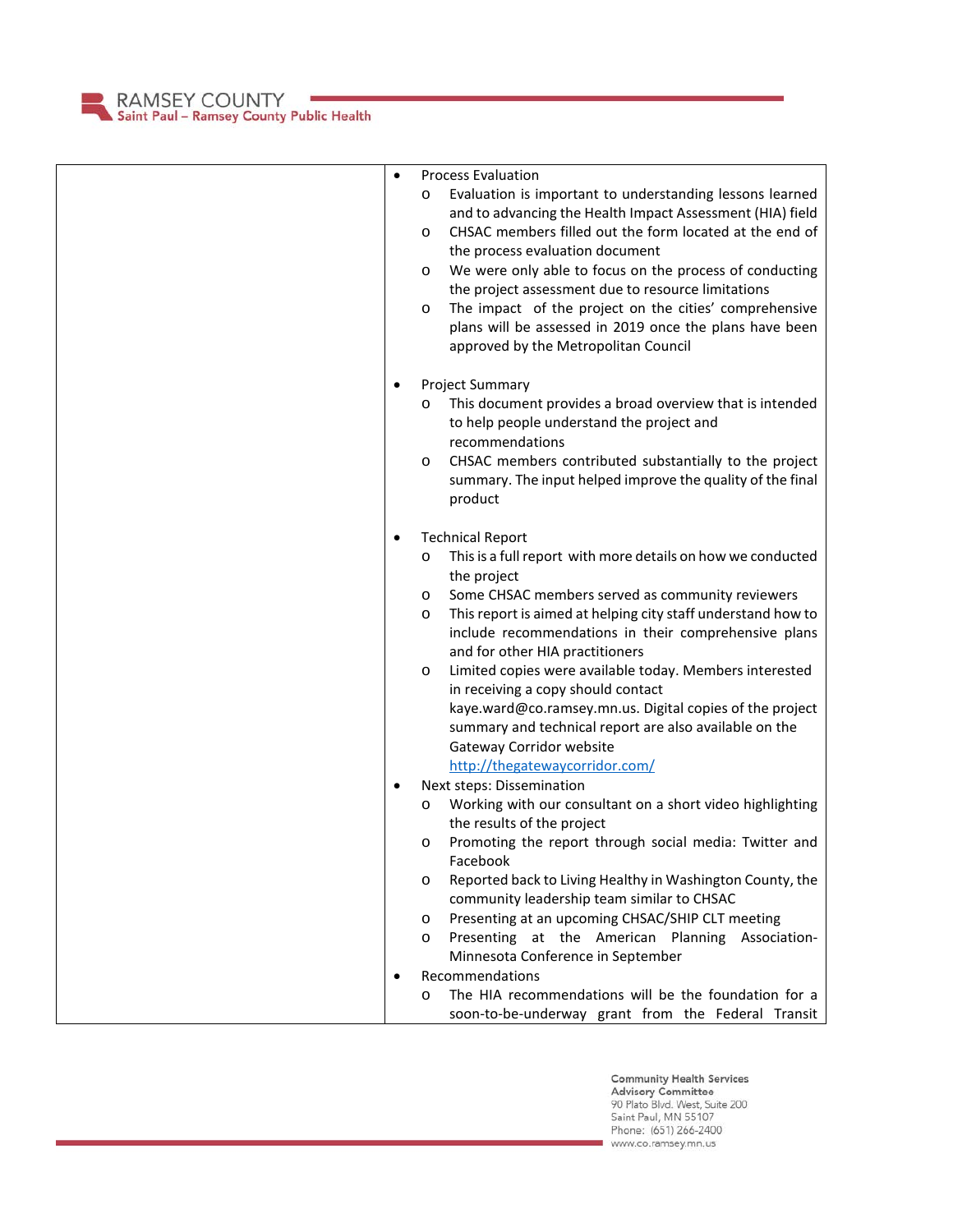

|                                                                                                                                                                                                                                                                                                                                 | Administration that will work with cities on planning for                                                                                                                                                                                                                                                                                                                                                                                                                                                                                                                                                                                                                                                                |
|---------------------------------------------------------------------------------------------------------------------------------------------------------------------------------------------------------------------------------------------------------------------------------------------------------------------------------|--------------------------------------------------------------------------------------------------------------------------------------------------------------------------------------------------------------------------------------------------------------------------------------------------------------------------------------------------------------------------------------------------------------------------------------------------------------------------------------------------------------------------------------------------------------------------------------------------------------------------------------------------------------------------------------------------------------------------|
|                                                                                                                                                                                                                                                                                                                                 | the station areas                                                                                                                                                                                                                                                                                                                                                                                                                                                                                                                                                                                                                                                                                                        |
|                                                                                                                                                                                                                                                                                                                                 | Additional information will be provided to committee members as<br>it becomes available and time permits.                                                                                                                                                                                                                                                                                                                                                                                                                                                                                                                                                                                                                |
| Department Program Updates: Rina McManus,<br>Director, Saint Paul - Ramsey County Public<br>Health.                                                                                                                                                                                                                             | Our department has been involved in many projects and processes<br>over the past few years to address the issues of health and racial<br>equity. The data collected for the Community Health Assessment<br>(CHA) was used to develop the Community Health Improvement<br>Plan (CHIP). All CHIP goals and the Department's Strategic Plan<br>have health equity embedded in the topics.                                                                                                                                                                                                                                                                                                                                   |
|                                                                                                                                                                                                                                                                                                                                 | As examples:<br>The Violence Prevention Action Team is beginning their work and<br>this committee has been utilized to address our Health in All<br>Policies (HiAP) work and future efforts will engage more<br>community members. Members were asked as they look at the<br>work that public health does, to think about whether or not we are<br>on the right track, where do you see us in a leadership and/or a<br>participatory role? Public Health is the foundational work for<br>equity for all so everyone has the same opportunity.                                                                                                                                                                            |
|                                                                                                                                                                                                                                                                                                                                 | The department has a request from the community to provide<br>support following the recent shooting death of a young African<br>American male (Philando Castile) by a police officer. This has had<br>great impact for our community. This matter has had national,<br>state and local conversations.                                                                                                                                                                                                                                                                                                                                                                                                                    |
|                                                                                                                                                                                                                                                                                                                                 | The current CHIP was put together for 2014-2018. The Department<br>Leadership Team (DLT) met in June and reviewed current work of<br>the Action Teams. We are in the process of updating the<br>information. Revised versions will be provided to CHSAC members<br>as soon as it is completed.                                                                                                                                                                                                                                                                                                                                                                                                                           |
| Responsibility of Public Health<br>Role<br>and<br>Department in Continuing Work on Health Equity<br>(HiAP):<br>Rina McManus, Director Joan Brandt, (Division<br>Manager, Family Health), Kathy Hedin (Division<br>Manager, Healthy Communities), Nina Harris,<br>(Health Educator) Saint Paul - Ramsey county<br>Public Health. | Joan and Kathy shared selected data that demonstrates health<br>disparities within Ramsey County (see attached PowerPoint<br>presentation) and provided an update on the work of the Health<br>Equity team. Information about the toolkit and work plans that<br>has been developed around Health Equity for all Public Health<br>employees was shared. The Health Equity Leadership Team<br>continues to build the toolkit providing educational materials and<br>training opportunities as well as policy, systems and<br>environmental implications for employees to help understand the<br>role that public health plays in creating an equitable community<br>and what it means to have an equity lens in our work. |

**Community Health Services<br>Advisory Committee**<br>90 Plato Blvd. West, Suite 200<br>Saint Paul, MN 55107<br>Phone: (651) 266-2400<br>www.co.ramsey.mn.us

a,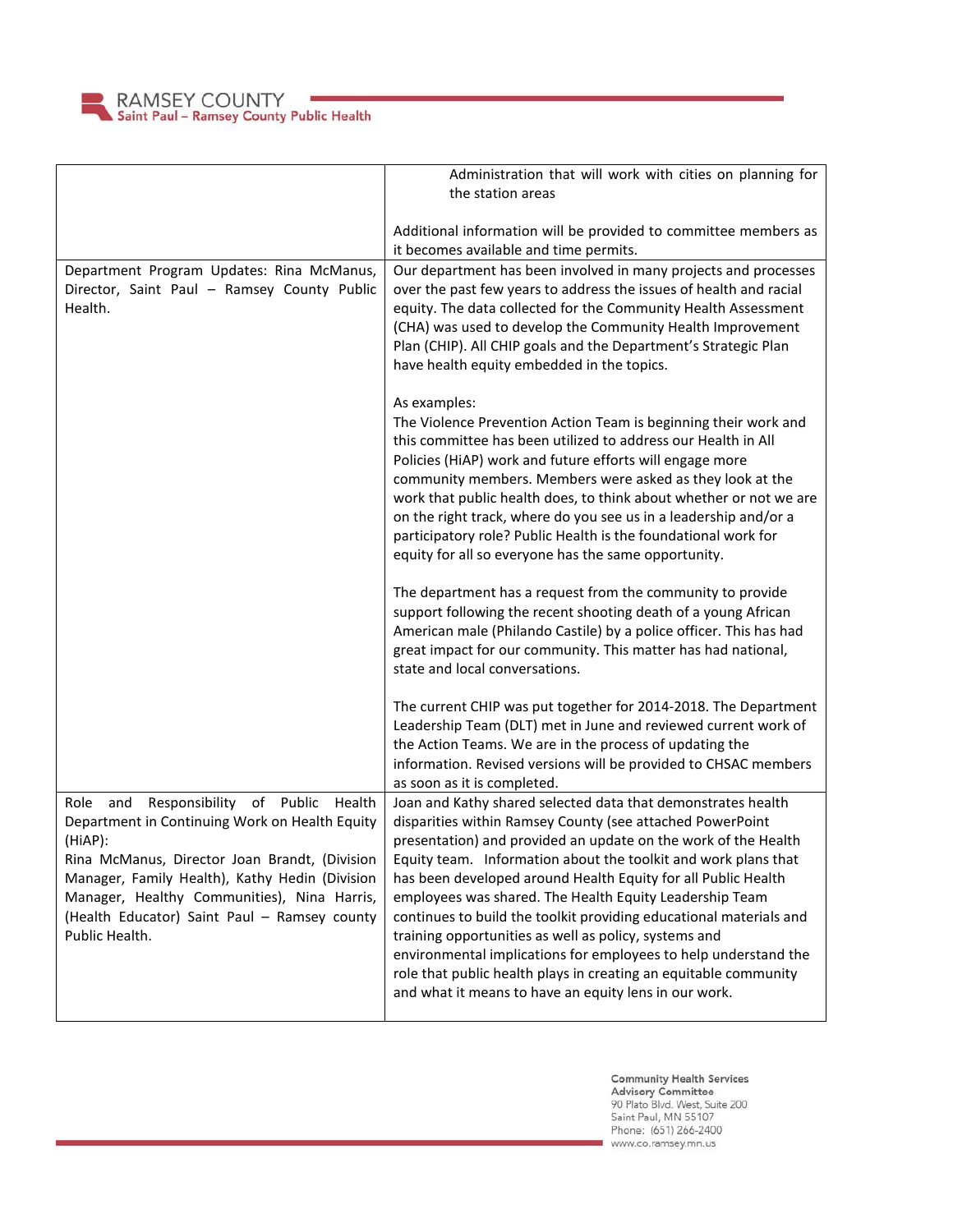

| Nina provided handouts on Club Mom and Club Dad. Both<br>programs are a health education and support group sponsored by<br>Saint Paul - Ramsey County Public Health, and meet once a month<br>as a resource for African American families with children 0-5 years.<br>Presenters from various community organizations provide<br>educational and resource information on topics such as family and<br>cultural influences, parenting styles, discipline and guidance each<br>month. Nina recommended that members watch the Unnatural<br>Causes video Unnatural Causes "Episode 2: When the Bough<br>Breaks" as this inspired some of this work. For more information<br>about Club Mom or Club Dad, please contact: Nina Harris -<br>nina.harris@co.ramsey.mn.us or Tamiko Ralston<br>tamiko.ralston@co.ramsey.mn.us. |
|------------------------------------------------------------------------------------------------------------------------------------------------------------------------------------------------------------------------------------------------------------------------------------------------------------------------------------------------------------------------------------------------------------------------------------------------------------------------------------------------------------------------------------------------------------------------------------------------------------------------------------------------------------------------------------------------------------------------------------------------------------------------------------------------------------------------|
| Rina began the discussion on the shooting death of Philando<br>Castile and shared information about the work that is being done<br>within the public health department:                                                                                                                                                                                                                                                                                                                                                                                                                                                                                                                                                                                                                                                |
| Robert Einweck, Division Manager, Health Protection provided<br>$\bullet$<br>and overview of how the department worked with the faith<br>community to provide grief support within the community.<br>We were able to lead and coordinate a response for<br>psychological support within several houses. Robert and Laura<br>Anderson participated for several evenings. Emphasis was<br>made about listening to each other.<br>Violence Prevention Action Team - next meeting is<br>$\bullet$<br>September. Members will be looking at equity, concerns<br>about issues on structural racism and youth violence in the<br>different nations.<br>Mental Health Action Team chaired by Gene Nichols is in the<br>$\bullet$<br>beginning stages                                                                           |
| Rina asked for input from members about the role of public health,<br>where should we be visible, what should our role be, what<br>community activities should we be involved with?                                                                                                                                                                                                                                                                                                                                                                                                                                                                                                                                                                                                                                    |
| Discussion ensued in which members shared their personal stories<br>as they related to the shooting.                                                                                                                                                                                                                                                                                                                                                                                                                                                                                                                                                                                                                                                                                                                   |
| General consensus was that everyone is looking for open dialogue<br>following this tragic situation; however conversation should be<br>more about solutions at multiple levels including individual,<br>systems/institutional and political. Public Health has an<br>opportunity to bring different people to the table to begin<br>conversation about the fear and work towards a solution.                                                                                                                                                                                                                                                                                                                                                                                                                           |

Community Health Services<br>Advisory Committee<br>90 Plato Blvd. West, Suite 200<br>Saint Paul, MN 55107<br>Phone: (651) 266-2400<br>www.co.ramsey.mn.us